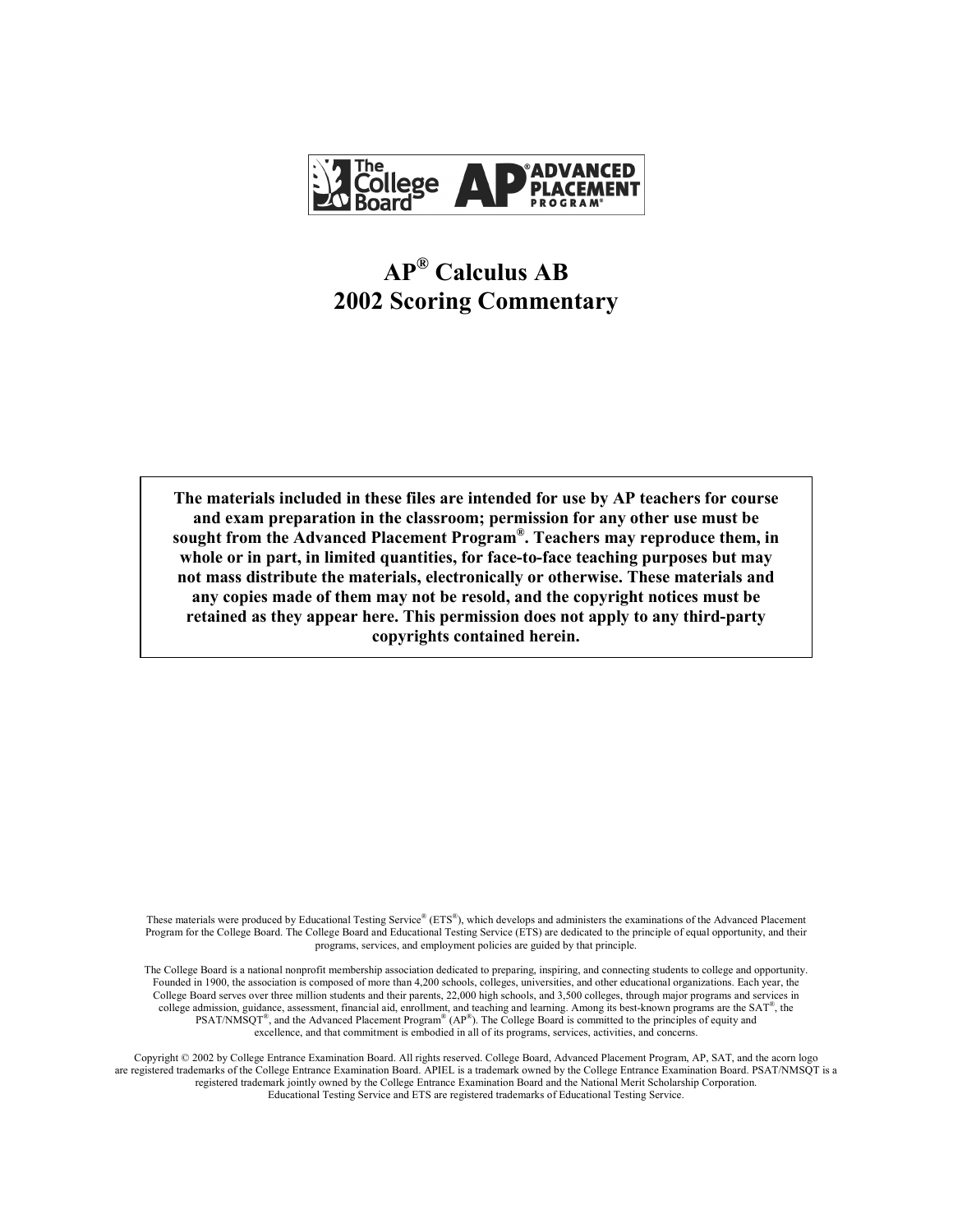#### **Question 1**

This problem presented a region bounded between two graphs and two vertical lines. Students were asked to use both integration and differentiation to answer some straightforward questions about this region. Part (a) required the use of a definite integral to find the area of the region. In part (b), the region is revolved about a horizontal line, resulting in a solid with cross sections in the shape of "washers," and the volume of the region was asked for, requiring another use of a definite integral. Students were expected to use the numerical integration capabilities of a graphing calculator to evaluate these definite integrals. Part (c) required the use of differentiation to find the absolute minimum height of the region.

The mean score was 4.08.

Sample A (Score 9)

The student earned all 9 points.

Sample C (Score 7)

The student earned 7 points: 2 points in part (a), 4 points in part (b), and 1 point in part (c). In part (c), the student set the derivative of  $h(x)$  equal to 0, but did not find a critical point in the interval

 $\frac{1}{2} \le x \le 1$ . This made the student ineligible for the answer point.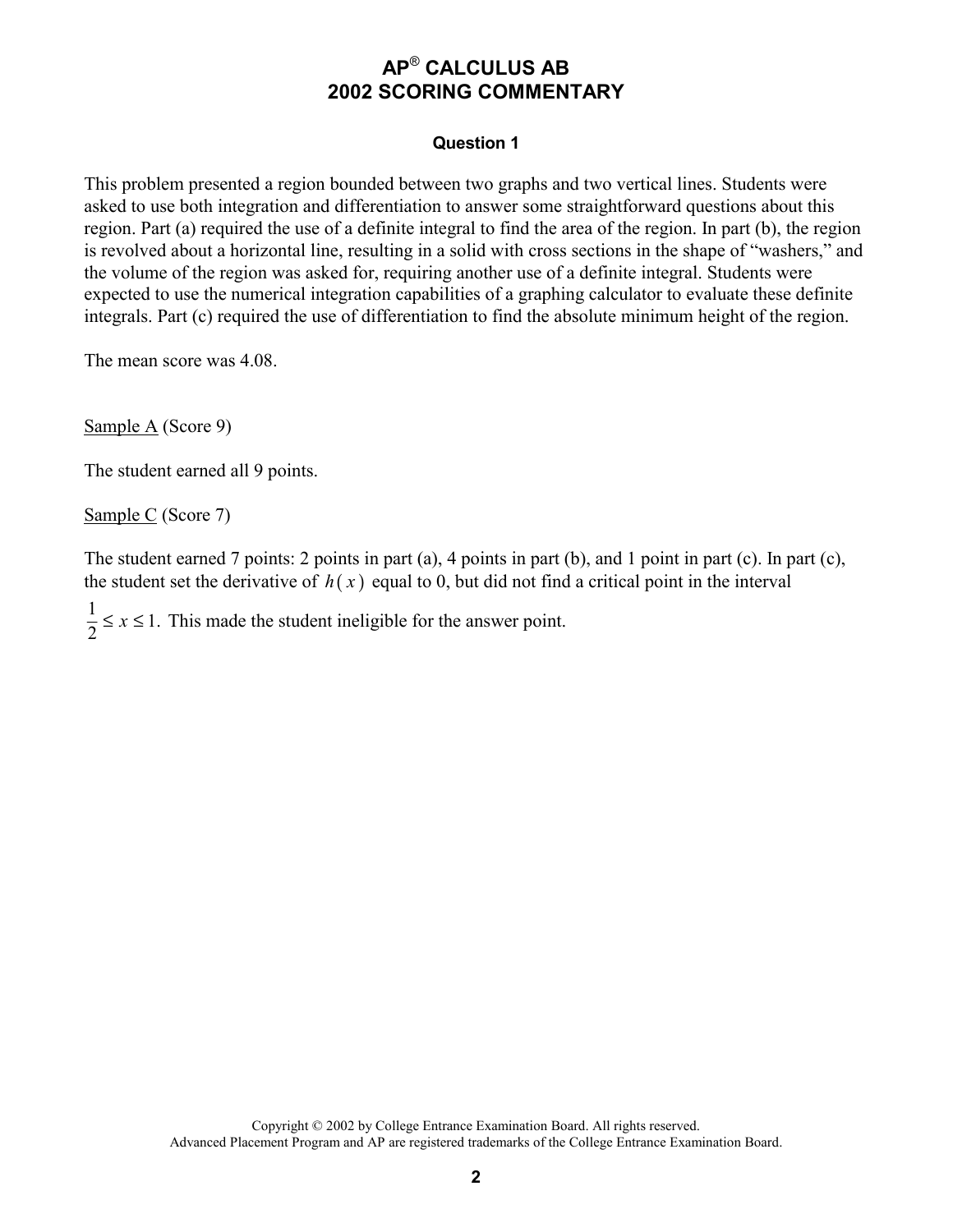#### **Question 2**

This problem involved a "real-life" model of people entering and leaving an amusement park, and students were expected to interpret the meanings of their calculations in that context. In part (a), students needed to recognize that the function *E* represented the rate of accumulation of people entering the park, and hence that the total accumulation over a time interval could be obtained by a definite integral. Part (b) took the same idea a step further, asking students to calculate ticket revenues based on different pricing over two time intervals. Part (c) presented a function *H* defined in terms of a definite integral. The value of  $H'(17)$  was easily computed, provided students recognized that the Fundamental Theorem of Calculus could be applied. More importantly, students were expected to interpret, in words, the meanings of both  $H(17)$  and  $H'(17)$ . These interpretations played a role in part (d), which essentially asked students to find when the maximum value of the function *H* is achieved.

The mean score was 3.13.

Sample B (Score 9)

The student earned all 9 points.

Sample C (Score 7)

The student earned 7 points: 3 points in part (a), 0 points in part (b), 2 points in part (c), and 2 points in part (d). The student lost 1 point in part (b) since the function *L* , rather than the function *E*, was used in the second integral. In part (c), 1 point was lost since an incorrect value for  $H'(17)$  was given.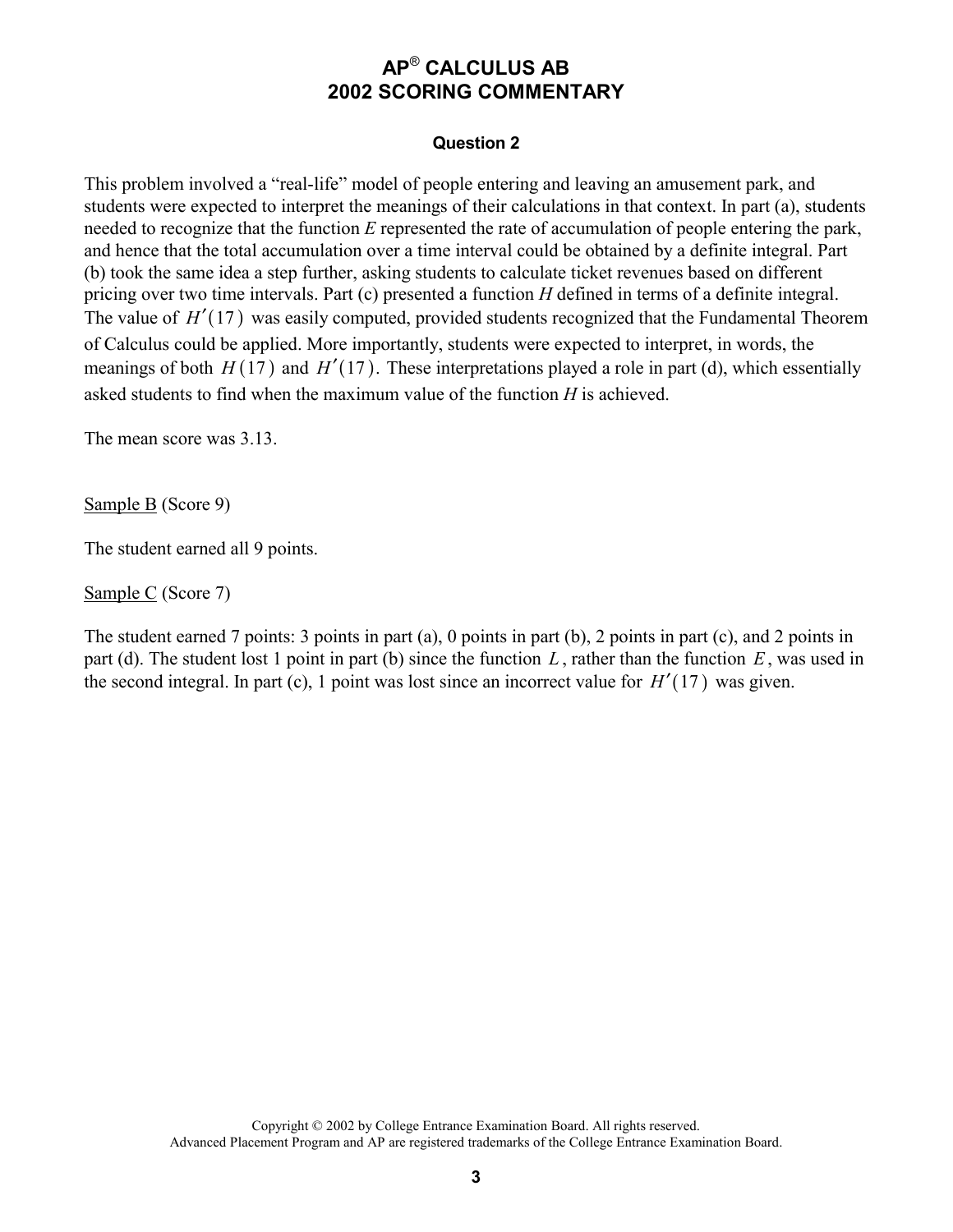#### **Question 3**

This problem presented the velocity and initial position of an object moving along the *x*-axis. Part (a) required a knowledge of the relationship between velocity and its derivative, acceleration. Part (b) addressed the distinction between velocity and speed by presenting students with two statements that could appear contradictory, but in fact, are both true. The words "velocity" and "speed" are often used interchangeably in everyday language, but the technical distinction between the two is highlighted in calculus. Parts (c) and (d) also focused on this distinction. The total distance traveled by the object was calculated with a definite integral of speed (absolute value of velocity). Finding the position of the object at time *t* = 4 involved displacement, calculated with a definite integral of velocity.

The mean score was 3.12.

Sample A (Score 9)

The student earned all 9 points.

Sample C (Score 7)

The student earned 7 points: 1 point in part (a), 1 point in part (b), 3 points in part (c), and 2 points in part (d). In part (b), the student earned only the point for noting that Statement II was correct, failing to give a correct reason. The student did note that velocity was decreasing, but gave an incorrect reason, and did not earn the point for Statement I.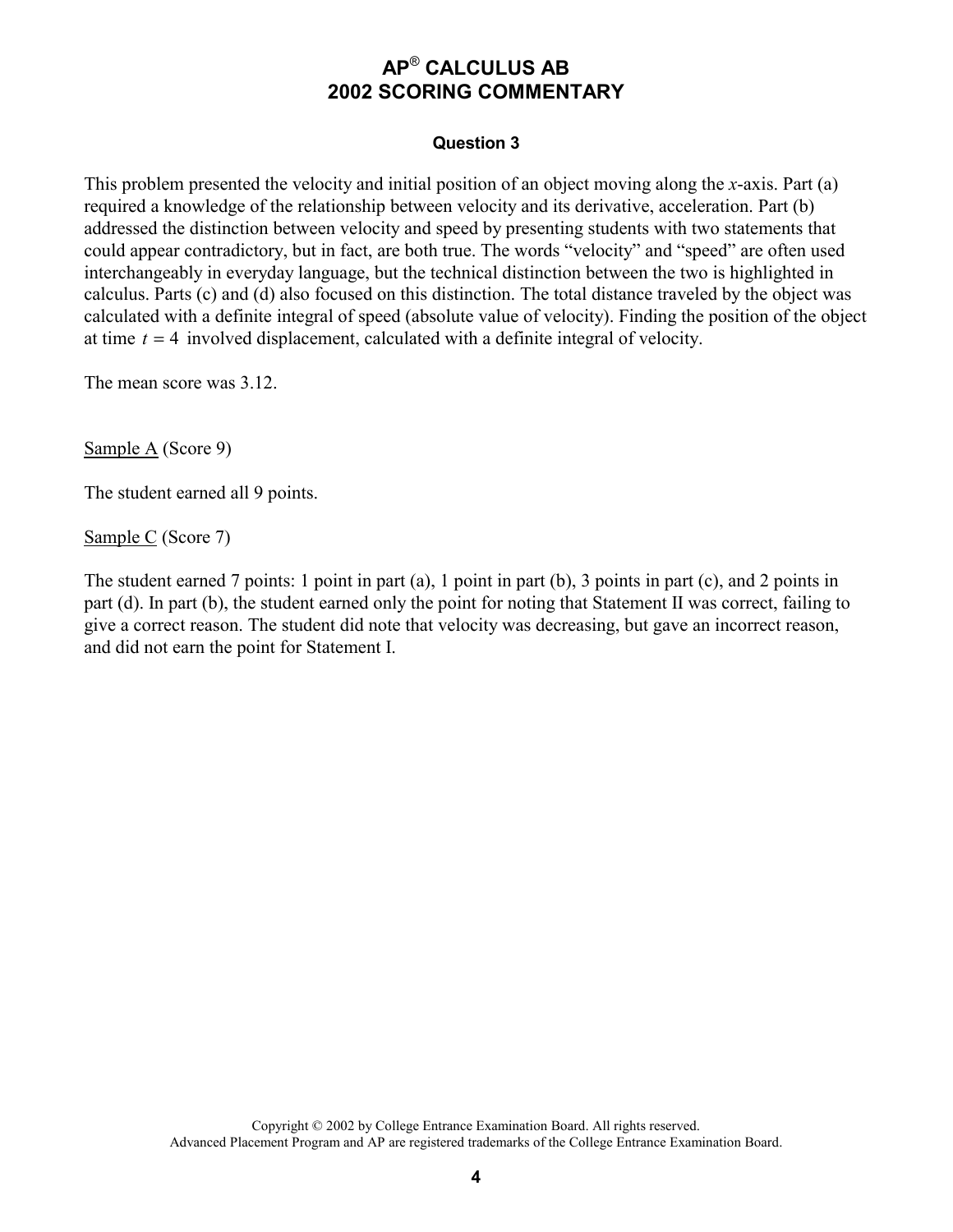#### **Question 4**

In this problem, students were given a graphical representation of a function *f*, and another function *g* that was defined in terms of a definite integral of *f*. While it was possible to find piecewise algebraic definitions for *f* and *g*, the questions asked were most efficiently and directly answered by using the Fundamental Theorem of Calculus and reasoning based on the graph of *f*. Part (a) asked for calculations of  $g(-1)$ ,  $g'(-1)$ , and  $g''(-1)$ . These values could be found using, respectively, an area, ordinate, and slope related to the graph of *f*. Using the fact that  $f = g'$ , part (b) required relating the sign of *f* (positive or negative) to the behavior of *g* (increasing or decreasing). Similarly, using the fact that  $f' = g''$ , part (c) required relating the behavior of the slope of the graph of *f* to the concavity of the graph of *g*. Part (d) asked for a sketch of the graph of *g*. Utilizing previous parts of the problem helped in determining characteristics of the graph.

The mean score was 3.51.

Sample B (Score 9)

The student earned all 9 points.

Sample C (Score 7)

The student earned 7 points: 2 points in part (a), 2 points in part (b), 2 points in part (c), and 1 point in part (d). The student had the incorrect sign in the calculation of  $g(-1)$  in part (a), and the graph in part (d) was translated vertically.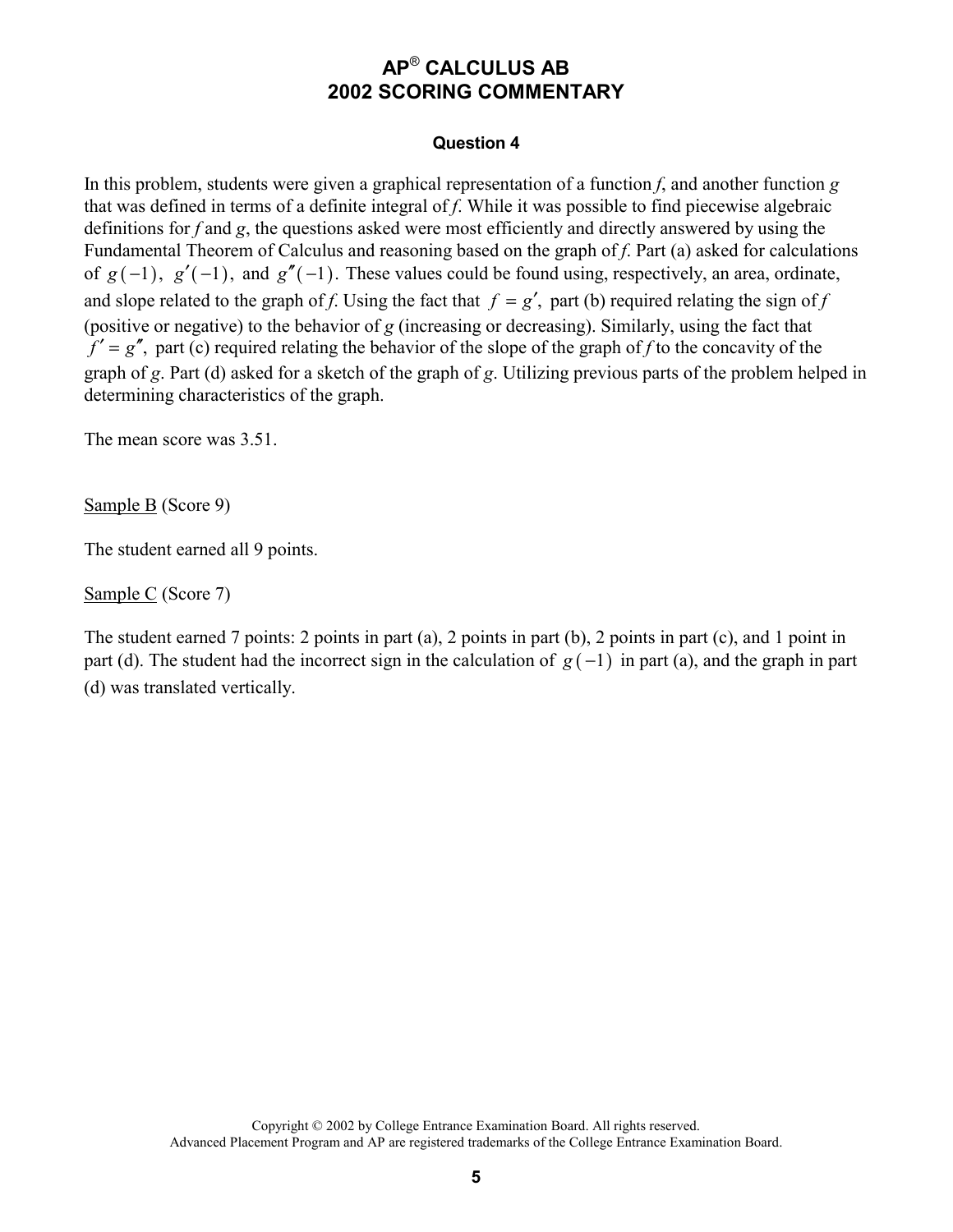#### **Question 5**

This problem presented a common related rates setting with several variables (radius, depth, volume) related by geometry to the water evaporating in a conical container. Part (a) asked students to calculate the volume of water when its depth was  $h = 5$  cm. The purpose of this part was to prompt students to establish the relationships among the radius, depth, and volume variables. Part (b) then asked students to relate the rate of change of the volume to the given rate of change of the depth of water. Part (c) introduced another related quantity, the exposed surface area, and asked students to verify a direct proportionality relationship between the rate of change of the volume and the exposed surface area of the water. The constant of proportionality in this case was precisely the given constant rate of change of the water's depth.

The mean score was 2.29.

Sample A (Score 9)

The student earned all 9 points.

Sample D (Score 7)

The student earned 7 points: 1 point in part (a), 5 points in part (b), 0 points in part (c), and the global units point. In part (c), the student found the derivative of the area function, rather than the derivative of the volume function.